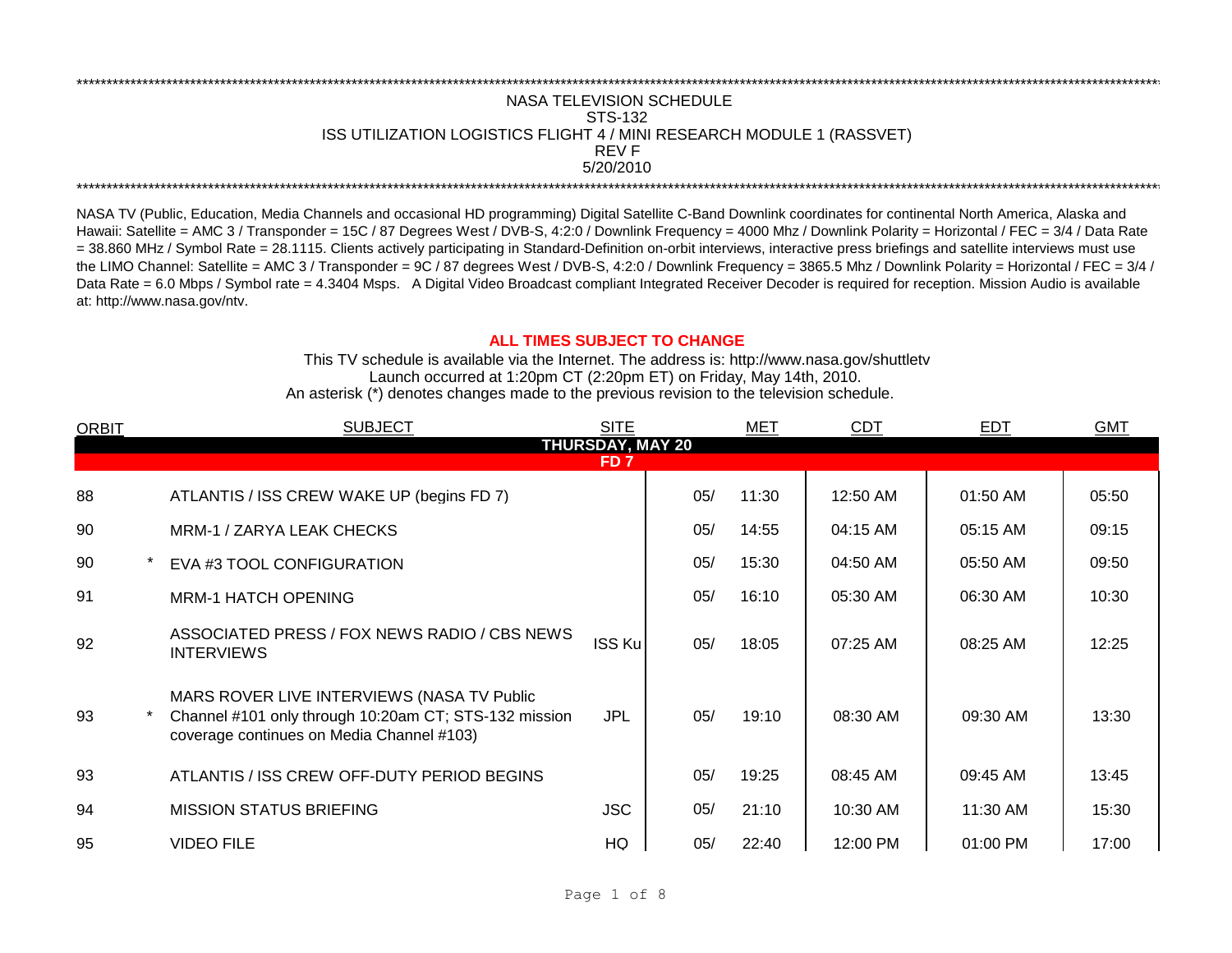| <b>ORBIT</b>    | <b>SUBJECT</b>                                                                                                                               | <b>SITE</b>                              |     | <b>MET</b> | <b>CDT</b> | <b>EDT</b> | <b>GMT</b> |
|-----------------|----------------------------------------------------------------------------------------------------------------------------------------------|------------------------------------------|-----|------------|------------|------------|------------|
| 96              | EVA # 3 PROCEDURE REVIEW                                                                                                                     |                                          | 05/ | 23:25      | 12:45 PM   | 01:45 PM   | 17:45      |
| 97              | EVA #3 CAMPOUT BEGINS (Good and Reisman)                                                                                                     |                                          | 06/ | 01:55      | 03:15 PM   | 04:15 PM   | 20:15      |
| 98              | <b>ISS CREW SLEEP BEGINS</b>                                                                                                                 |                                          | 06/ | 03:00      | 04:20 PM   | 05:20 PM   | 21:20      |
| 98              | ATLANTIS CREW SLEEP BEGINS                                                                                                                   |                                          | 06/ | 03:30      | 04:50 PM   | 05:50 PM   | 21:50      |
| 98              | FLIGHT DAY 7 HIGHLIGHTS (replayed on the hour during<br>crew sleep)                                                                          | <b>JSC</b>                               | 06/ | 03:40      | 05:00 PM   | 06:00 PM   | 22:00      |
| 100             | HIGH DEFINITION FLIGHT DAY 7 CREW HIGHLIGHTS (if<br>available; on the NASA-TV HDTV Channel; replays from<br>5:00am CT - 4:00pm CT on May 21) | <b>JSC</b>                               | 06/ | 06:40      | 08:00 PM   | 09:00 PM   | 01:00      |
| 102             | <b>ISS FLIGHT DIRECTOR UPDATE</b>                                                                                                            | <b>JSC</b>                               | 06/ | 09:40      | 11:00 PM   | 12:00 AM   | 04:00      |
|                 |                                                                                                                                              | <b>FRIDAY, MAY 21</b><br>FD <sub>8</sub> |     |            |            |            |            |
| 103             | ISS FLIGHT DIRECTOR UPDATE REPLAY                                                                                                            | <b>JSC</b>                               | 06/ | 10:40      | 12:00 AM   | 01:00 AM   | 05:00      |
| 103             | ATLANTIS / ISS CREW WAKE UP (begins FD 8)                                                                                                    |                                          | 06/ | 11:30      | 12:50 AM   | 01:50 AM   | 05:50      |
| 104<br>$^\star$ | EVA #3 PREPARATIONS RESUME                                                                                                                   |                                          | 06/ | 12:10      | 01:30 AM   | 02:30 AM   | 06:30      |
| 106             | SSRMS MANEUVERS ICC TO EVA WORKSITE                                                                                                          |                                          | 06/ | 15:45      | 05:05 AM   | 06:05 AM   | 10:05      |
| 107             | EVA #3 BEGINS (Reisman and Good)                                                                                                             |                                          | 06/ | 16:25      | 05:45 AM   | 06:45 AM   | 10:45      |
| 108             | P6 BATTERY REMOVAL AND REPLACEMENT RESUMES                                                                                                   |                                          | 06/ | 17:35      | 06:55 AM   | 07:55 AM   | 11:55      |
| 109             | INSTALL OLD P6 BATTERIES ON PALLET                                                                                                           |                                          | 06/ | 20:20      | 09:40 AM   | 10:40 AM   | 14:40      |
| 110             | P6 CLEANUP WORK                                                                                                                              |                                          | 06/ | 20:55      | 10:15 AM   | 11:15 AM   | 15:15      |
| 110             | RETRIEVE PDGF (If time permits)                                                                                                              |                                          | 06/ | 21:10      | 10:30 AM   | 11:30 AM   | 15:30      |
| 110             | SSRMS MANEUVERS ICC TO MBS POA FOR<br><b>TEMPORARY STOWAGE</b>                                                                               |                                          | 06/ | 21:15      | 10:35 AM   | 11:35 AM   | 15:35      |
| 111             | EVA #3 ENDS                                                                                                                                  |                                          | 06/ | 22:55      | 12:15 PM   | 01:15 PM   | 17:15      |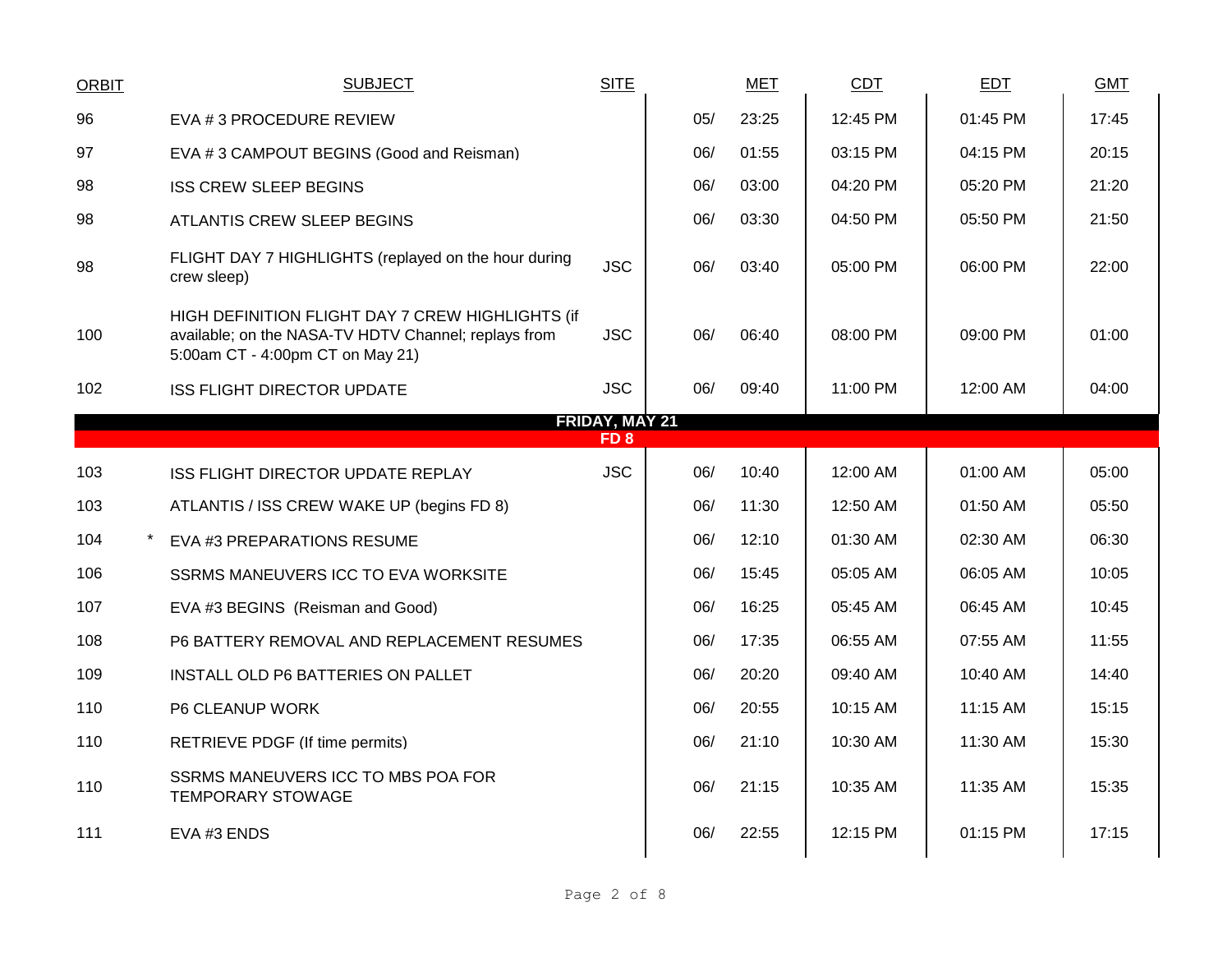| <b>ORBIT</b> | <b>SUBJECT</b>                                                                                                                               | <b>SITE</b>             |     | <b>MET</b> | <b>CDT</b> | <b>EDT</b> | <b>GMT</b> |
|--------------|----------------------------------------------------------------------------------------------------------------------------------------------|-------------------------|-----|------------|------------|------------|------------|
| 113          | <b>MISSION STATUS BRIEFING</b>                                                                                                               | $\overline{\text{JSC}}$ | 07/ | 01:40      | 03:00 PM   | 04:00 PM   | 20:00      |
| 113          | <b>ISS CREW SLEEP BEGINS</b>                                                                                                                 |                         | 07/ | 02:30      | 03:50 PM   | 04:50 PM   | 20:50      |
| 114          | <b>ATLANTIS CREW SLEEP BEGINS</b>                                                                                                            |                         | 07/ | 03:00      | 04:20 PM   | 05:20 PM   | 21:20      |
| 114          | FLIGHT DAY 8 HIGHLIGHTS (replayed on the hour during<br>crew sleep)                                                                          | <b>JSC</b>              | 07/ | 03:40      | 05:00 PM   | 06:00 PM   | 22:00      |
| 115          | <b>VIDEO FILE</b>                                                                                                                            | HQ                      | 07/ | 05:40      | 07:00 PM   | 08:00 PM   | 00:00      |
| 116          | HIGH DEFINITION FLIGHT DAY 8 CREW HIGHLIGHTS (if<br>available; on the NASA-TV HDTV Channel; replays from<br>5:00am CT - 4:00pm CT on May 22) | <b>JSC</b>              | 07/ | 06:40      | 08:00 PM   | 09:00 PM   | 01:00      |
| 118          | <b>ISS FLIGHT DIRECTOR UPDATE</b>                                                                                                            | <b>JSC</b>              | 07/ | 10:10      | 11:30 PM   | 12:30 AM   | 04:30      |
|              |                                                                                                                                              | <b>SATURDAY, MAY 22</b> |     |            |            |            |            |
|              |                                                                                                                                              | FD <sub>9</sub>         |     |            |            |            |            |
| 119          | ATLANTIS / ISS CREW WAKE UP (begins FD 9)                                                                                                    |                         | 07/ | 11:00      | 12:20 AM   | 01:20 AM   | 05:20      |
| 121          | SSRMS BERTHS ICC IN ATLANTIS' PAYLOAD BAY                                                                                                    |                         | 07/ | 13:15      | 02:35 AM   | 03:35 AM   | 07:35      |
| 123          | <b>U.S. PAO EDUCATIONAL EVENT</b>                                                                                                            | <b>ISS Ku</b>           | 07/ | 17:20      | 06:40 AM   | 07:40 AM   | 11:40      |
| 125          | <b>MISSION STATUS BRIEFING</b>                                                                                                               | <b>JSC</b>              | 07/ | 20:10      | 09:30 AM   | 10:30 AM   | 14:30      |
| 125          | ATLANTIS CREW OFF DUTY PERIOD                                                                                                                |                         | 07/ | 20:45      | 10:05 AM   | 11:05 AM   | 15:05      |
| 129          | <b>ISS CREW SLEEP BEGINS</b>                                                                                                                 |                         | 08/ | 02:00      | 03:20 PM   | 04:20 PM   | 20:20      |
| 129          | ATLANTIS CREW SLEEP BEGINS                                                                                                                   |                         | 08/ | 02:30      | 03:50 PM   | 04:50 PM   | 20:50      |
| 129          | FLIGHT DAY 9 HIGHLIGHTS (replayed on the hour during<br>crew sleep)                                                                          | <b>JSC</b>              | 08/ | 02:40      | 04:00 PM   | 05:00 PM   | 21:00      |
| 131          | HIGH DEFINITION FLIGHT DAY 9 CREW HIGHLIGHTS (if<br>available; on the NASA-TV HDTV Channel; replays from<br>5:00am CT - 4:00pm CT on May 23) | <b>JSC</b>              | 08/ | 05:40      | 07:00 PM   | 08:00 PM   | 00:00      |
| 134          | ATLANTIS / ISS CREW WAKE UP (begins FD 10)                                                                                                   |                         | 08/ | 10:30      | 11:50 PM   | 12:50 AM   | 04:50      |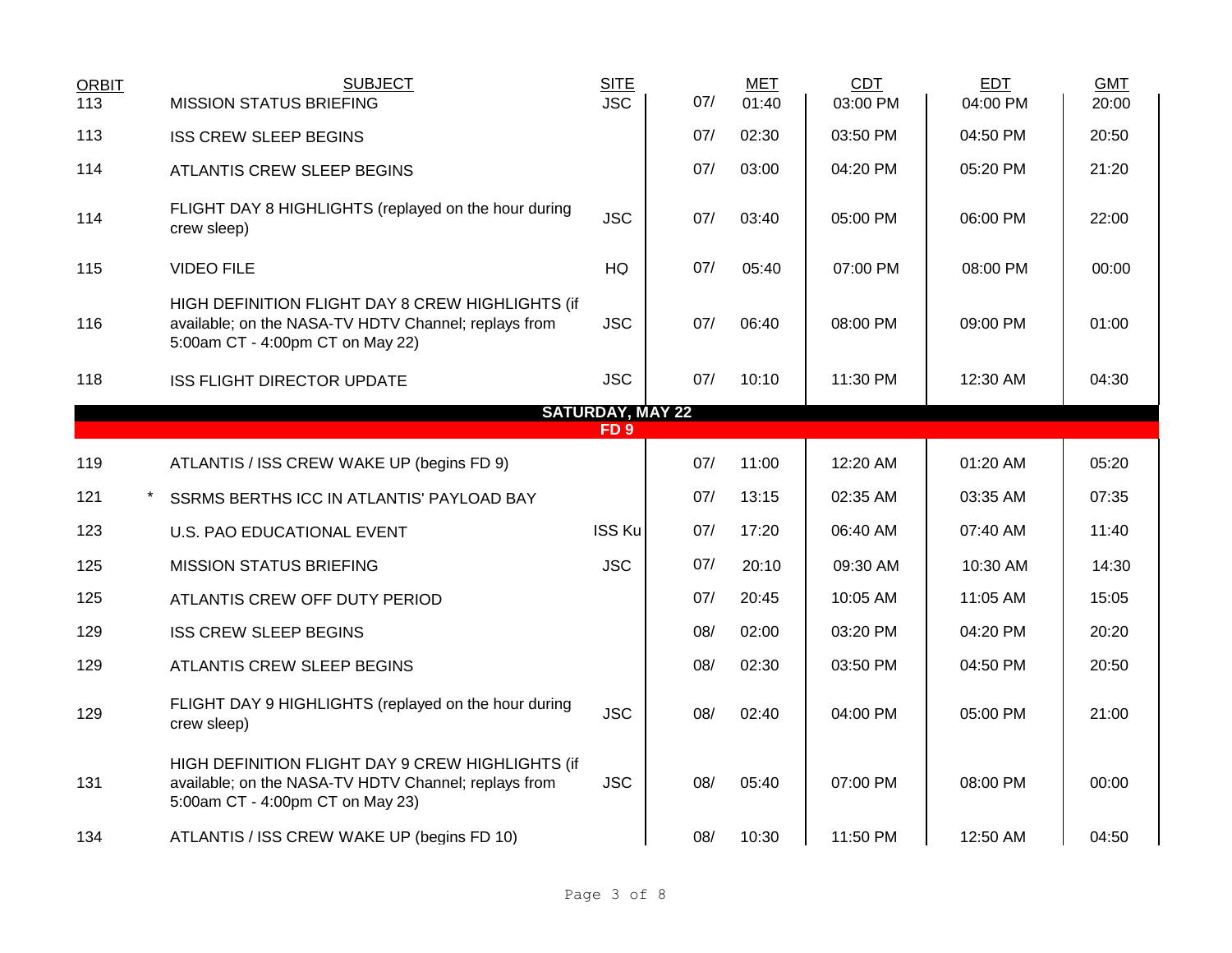| <b>ORBIT</b> | <b>SUBJECT</b>                                                                                                                                | <b>SITE</b>           |     | <b>MET</b> | CDT      | <b>EDT</b> | <b>GMT</b> |
|--------------|-----------------------------------------------------------------------------------------------------------------------------------------------|-----------------------|-----|------------|----------|------------|------------|
|              |                                                                                                                                               | <b>SUNDAY, MAY 23</b> |     |            |          |            |            |
|              |                                                                                                                                               | <b>FD 10</b>          |     |            |          |            |            |
| 137          | RENDEZVOUS TOOL CHECKOUT                                                                                                                      |                       | 08/ | 14:50      | 04:10 AM | 05:10 AM   | 09:10      |
| 138          | JOINT CREW NEWS CONFERENCE                                                                                                                    | <b>ISS Ku</b>         | 08/ | 16:10      | 05:30 AM | 06:30 AM   | 10:30      |
| 139          | FAREWELL AND HATCH CLOSURE                                                                                                                    |                       | 08/ | 17:50      | 07:10 AM | 08:10 AM   | 12:10      |
| 140          | CENTERLINE CAMERA INSTALLATION AND ODS LEAK<br><b>CHECK</b>                                                                                   |                       | 08/ | 18:35      | 07:55 AM | 08:55 AM   | 12:55      |
| 141          | ATLANTIS UNDOCKS FROM ISS                                                                                                                     |                       | 08/ | 21:00      | 10:20 AM | 11:20 AM   | 15:20      |
| 141          | ATLANTIS FLYAROUND OF ISS BEGINS                                                                                                              |                       | 08/ | 21:25      | 10:45 AM | 11:45 AM   | 15:45      |
| 142          | ATLANTIS FINAL SEPARATION FROM ISS                                                                                                            |                       | 08/ | 22:43      | 12:03 PM | 01:03 PM   | 17:03      |
| 142          | SHUTTLE VTR PLAYBACK OF UNDOCKING                                                                                                             |                       | 08/ | 22:55      | 12:15 PM | 01:15 PM   | 17:15      |
| 143          | INTERPRETED REPLAY OF JOINT CREW NEWS<br><b>CONFERENCE</b>                                                                                    | <b>JSC</b>            | 08/ | 23:40      | 01:00 PM | 02:00 PM   | 18:00      |
| 144          | <b>MISSION STATUS BRIEFING</b>                                                                                                                | <b>JSC</b>            | 09/ | 01:40      | 03:00 PM | 04:00 PM   | 20:00      |
| 145          | ATLANTIS CREW SLEEP BEGINS                                                                                                                    |                       | 09/ | 02:30      | 03:50 PM | 04:50 PM   | 20:50      |
| 145          | FLIGHT DAY 10 HIGHLIGHTS (replayed on the hour during<br>crew sleep)                                                                          | <b>JSC</b>            | 09/ | 02:40      | 04:00 PM | 05:00 PM   | 21:00      |
| 147          | HIGH DEFINITION FLIGHT DAY 10 CREW HIGHLIGHTS<br>(if available; on the NASA-TV HDTV Channel; replays from<br>5:00am CT - 4:00pm CT on May 24) | <b>JSC</b>            | 09/ | 05:40      | 07:00 PM | 08:00 PM   | 00:00      |
| 150          | ATLANTIS / ISS CREW WAKE UP (begins FD 11)                                                                                                    |                       | 09/ | 10:30      | 11:50 PM | 12:50 AM   | 04:50      |
|              |                                                                                                                                               | <b>MONDAY, MAY 24</b> |     |            |          |            |            |
|              |                                                                                                                                               | <b>FD 11</b>          |     |            |          |            |            |
| 154          | RMS/OBSS LATE INSPECTION OF ATLANTIS' TPS                                                                                                     |                       | 09/ | 15:50      | 05:10 AM | 06:10 AM   | 10:10      |
| 156          | <b>MISSION STATUS BRIEFING</b>                                                                                                                | <b>JSC</b>            | 09/ | 19:40      | 09:00 AM | 10:00 AM   | 14:00      |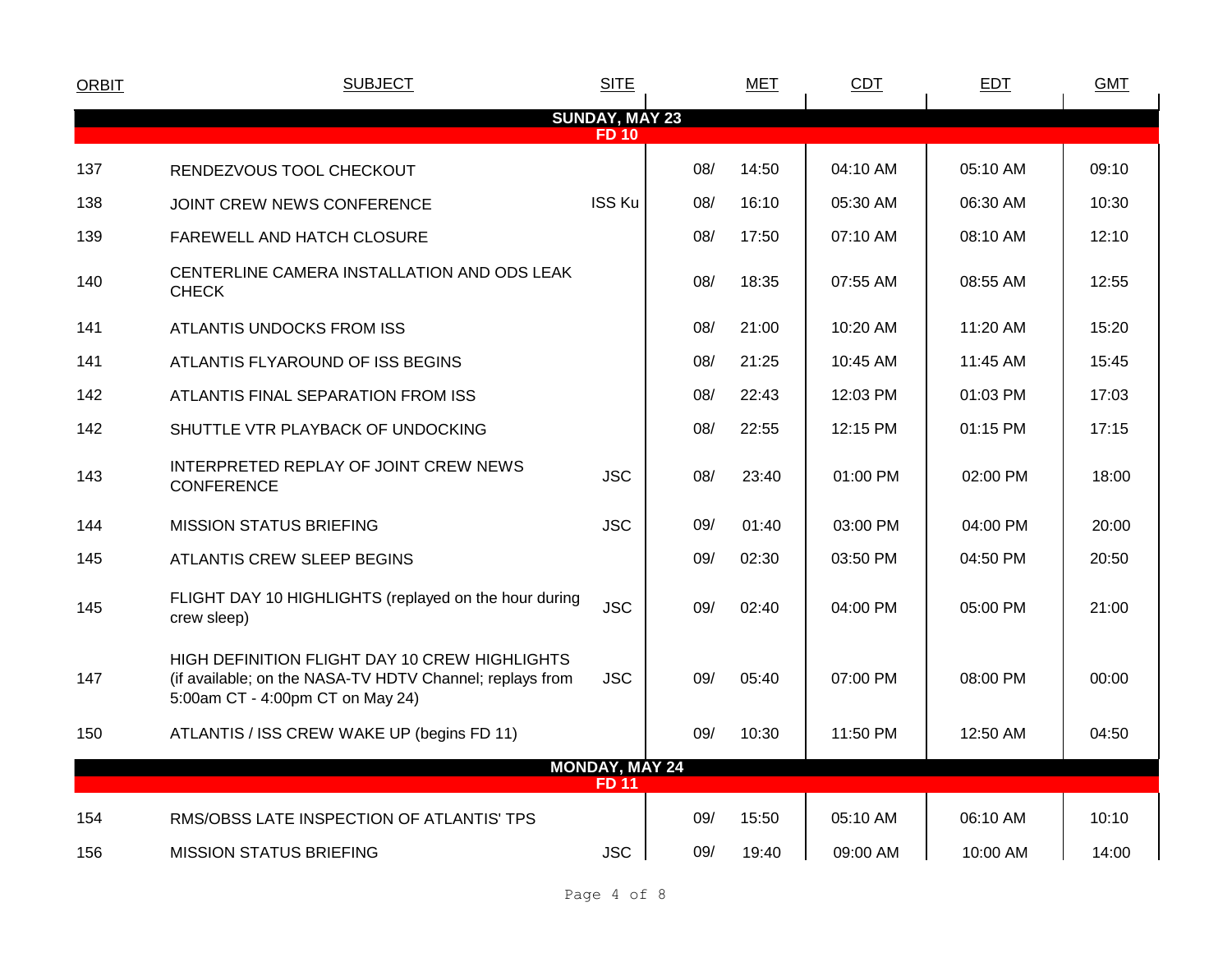| <b>ORBIT</b> | <b>SUBJECT</b>                                                                                                                                                                                | <b>SITE</b>            |     | <b>MET</b> | CDT      | <b>EDT</b> | <b>GMT</b> |
|--------------|-----------------------------------------------------------------------------------------------------------------------------------------------------------------------------------------------|------------------------|-----|------------|----------|------------|------------|
| 157          | <b>OBSS BERTH</b>                                                                                                                                                                             |                        | 09/ | 21:05      | 10:25 AM | 11:25 AM   | 15:25      |
| 158          | <b>VIDEO FILE</b>                                                                                                                                                                             | <b>HQ</b>              | 09/ | 22:40      | 12:00 PM | 01:00 PM   | 17:00      |
| 160          | <b>MMT BRIEFING</b>                                                                                                                                                                           | <b>JSC</b>             | 10/ | 01:40      | 03:00 PM | 04:00 PM   | 20:00      |
| 160          | ATLANTIS CREW SLEEP BEGINS                                                                                                                                                                    |                        | 10/ | 02:00      | 03:20 PM | 04:20 PM   | 20:20      |
| 161          | FLIGHT DAY 11 HIGHLIGHTS (replayed on the hour during<br>crew sleep)                                                                                                                          | <b>JSC</b>             | 10/ | 02:40      | 04:00 PM | 05:00 PM   | 21:00      |
| 163          | HIGH DEFINITION FLIGHT DAY 11 CREW HIGHLIGHTS<br>(if available; on the NASA-TV HDTV Channel; replays from<br>5:00am CT - 4:00pm CT on May 24)                                                 | <b>JSC</b>             | 10/ | 05:40      | 07:00 PM | 08:00 PM   | 00:00      |
| 165          | ATLANTIS CREW WAKE UP (begins FD 12)                                                                                                                                                          |                        | 10/ | 10:00      | 11:20 PM | 12:20 AM   | 04:20      |
|              |                                                                                                                                                                                               | <b>TUESDAY, MAY 25</b> |     |            |          |            |            |
|              |                                                                                                                                                                                               | <b>FD12</b>            |     |            |          |            |            |
| 168          | <b>FCS CHECKOUT</b>                                                                                                                                                                           |                        | 10/ | 13:10      | 02:30 AM | 03:30 AM   | 07:30      |
| 168          | <b>CABIN STOWAGE BEGINS</b>                                                                                                                                                                   |                        | 10/ | 13:25      | 02:45 AM | 03:45 AM   | 07:45      |
| 168          | <b>RCS HOT-FIRE TEST</b>                                                                                                                                                                      |                        | 10/ | 14:20      | 03:40 AM | 04:40 AM   | 08:40      |
| 170          | THE COLBERT REPORT / ABC RADIO NETWORK /<br><b>WEWS-TV INTERVIEWS</b>                                                                                                                         | <b>TDRE</b>            | 10/ | 17:40      | 07:00 AM | 08:00 AM   | 12:00      |
| 171          | STS-131 CREW PRESENTATION (NASA TV Public #101<br>& Education #102 Channels only through 2p.m. CT; STS-<br>132 mission coverage continues on Media Channel #103)                              | HQ                     | 10/ | 18:40      | 08:00 AM | 09:00 AM   | 13:00      |
| 172          | <b>MISSION STATUS BRIEFING</b>                                                                                                                                                                | <b>JSC</b>             | 10/ | 19:40      | 09:00 AM | 10:00 AM   | 14:00      |
| 173          | NASA CHIEF TECHNOLOGIST BOBBY BRAUN ALL-<br>HANDS MEETING ON NASA'S NEW TECHNOLOGY<br>PROGRAM (NASA TV Public Channel #101 only; STS-132<br>mission coverage continues on Media Channel #103) | HQ                     | 10/ | 21:40      | 11:00 AM | 12:00 PM   | 16:00      |
| 174          | KU-BAND ANTENNA STOWAGE                                                                                                                                                                       |                        | 10/ | 22:50      | 12:10 PM | 01:10 PM   | 17:10      |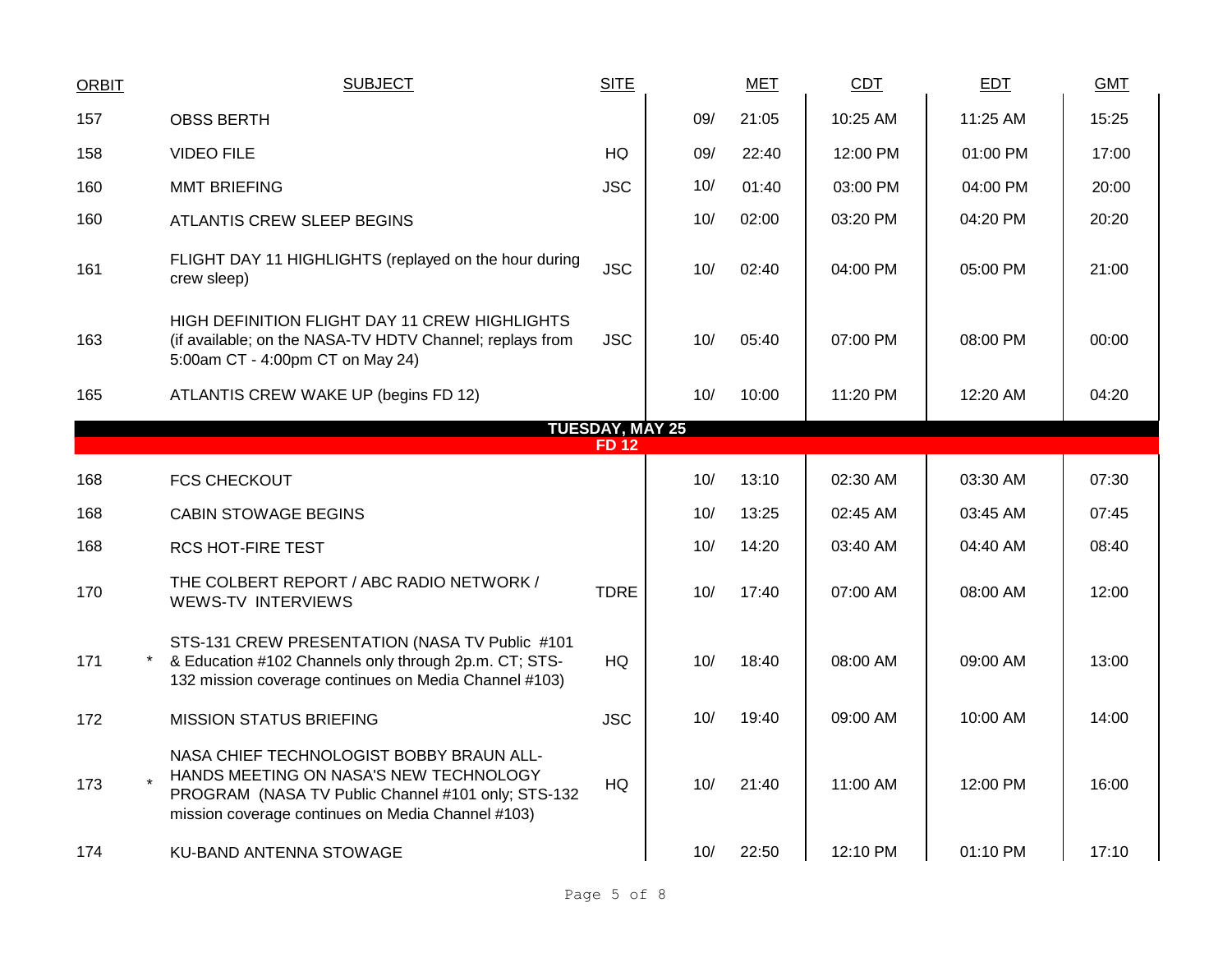| <b>ORBIT</b> | <b>SUBJECT</b>                                                                                                                                | <b>SITE</b> |     | <b>MET</b> | CDT              | <b>EDT</b> | <b>GMT</b> |
|--------------|-----------------------------------------------------------------------------------------------------------------------------------------------|-------------|-----|------------|------------------|------------|------------|
| 175          | <b>VIDEO FILE</b>                                                                                                                             | HQ          | 11/ | 00:40      | 02:00 PM         | 03:00 PM   | 19:00      |
| 176          | ATLANTIS CREW SLEEP BEGINS                                                                                                                    |             | 11/ | 02:00      | 03:20 PM         | 04:20 PM   | 20:20      |
| 176          | FLIGHT DAY 12 HIGHLIGHTS (replayed on the hour during<br>crew sleep)                                                                          | <b>JSC</b>  | 11/ | 02:40      | 04:00 PM         | 05:00 PM   | 21:00      |
| 178          | HIGH DEFINITION FLIGHT DAY 12 CREW HIGHLIGHTS<br>(if available; on the NASA-TV HDTV Channel; replays from<br>5:00am CT - 4:00pm CT on May 25) | <b>JSC</b>  | 11/ | 05:40      | 07:00 PM         | 08:00 PM   | 00:00      |
| 181          | ATLANTIS CREW WAKE UP (begins FD 13)                                                                                                          |             | 11/ | 10:00      | 11:20 PM         | 12:20 AM   | 04:20      |
|              | <b>WEDNESDAY, MAY 26</b>                                                                                                                      |             |     |            |                  |            |            |
|              |                                                                                                                                               | <b>FD13</b> |     |            |                  |            |            |
| 183          | ATLANTIS DEORBIT PREPARATIONS BEGIN                                                                                                           |             | 11/ | 13:20      | 02:40 AM         | 03:40 AM   | 07:40      |
| 184          | PAYLOAD BAY DOOR CLOSING                                                                                                                      |             | 11/ | 14:45      | 04:05 AM         | 05:05 AM   | 09:05      |
| 186          | ATLANTIS DEORBIT BURN                                                                                                                         |             | 11/ | 17:25      | 06:45 AM         | 07:45 AM   | 11:45      |
| 187          | MILA C-BAND RADAR ACQUISITION OF ATLANTIS                                                                                                     |             | 11/ | 18:15      | 07:35 AM         | 08:35 AM   | 12:35      |
| 187          | <b>KSC LANDING</b>                                                                                                                            | <b>KSC</b>  | 11/ | 18:28      | 07:48 AM         | 08:48 AM   | 12:48      |
|              | POST-LANDING NEWS CONFERENCE                                                                                                                  | <b>KSC</b>  |     |            | NET L+2 HRS.     |            |            |
|              | ENTRY FLIGHT CONTROL TEAM VIDEO REPLAY<br>(replayed after Post-Landing News Conference)                                                       | <b>JSC</b>  |     |            | $~$ - L+3 HRS.   |            |            |
|              | STS-132 MISSION HIGHLIGHTS VIDEO REPLAY<br>(replayed after Entry Flight Control Team Video)                                                   | <b>JSC</b>  |     |            | $~$ - L+3.5 HRS. |            |            |
|              | STS-132 CREW NEWS CONFERENCE (may be postponed<br>or cancelled)                                                                               | <b>KSC</b>  |     |            | NET L+4.5 HRS.   |            |            |
|              |                                                                                                                                               |             |     |            |                  |            |            |
|              |                                                                                                                                               |             |     |            |                  |            |            |
|              |                                                                                                                                               |             |     |            |                  |            |            |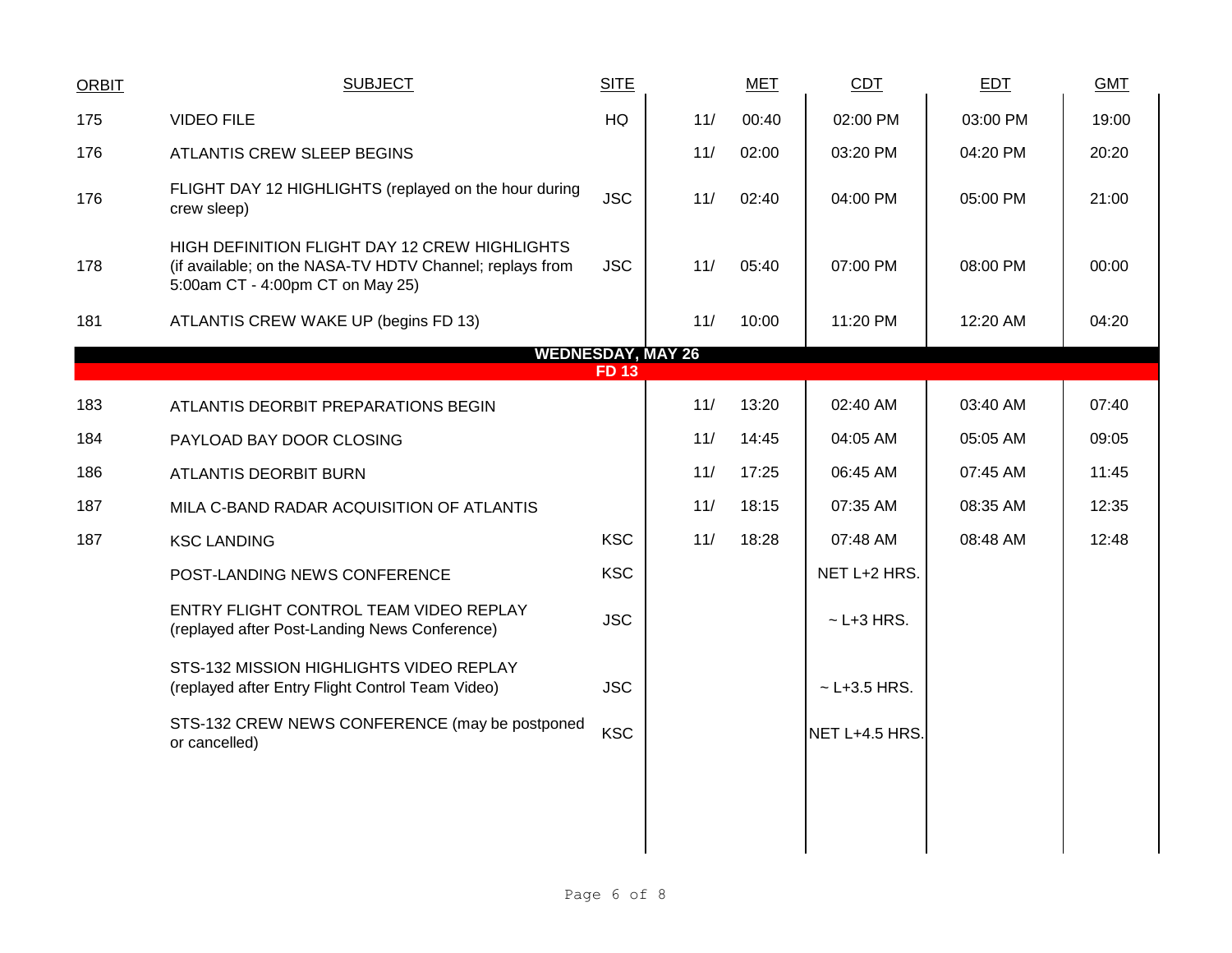|                 | $\underbrace{\text{ORBIT}}_{\text{2000}} \underbrace{\text{SUBJECT}}_{\text{3000}}$                         | <b>SITE</b>                |  |  |
|-----------------|-------------------------------------------------------------------------------------------------------------|----------------------------|--|--|
|                 |                                                                                                             | <b>DEFINITION OF TERMS</b> |  |  |
| AMC:            | <b>Americom Satellite</b>                                                                                   |                            |  |  |
| CDT:            | <b>Central Daylight Time</b>                                                                                |                            |  |  |
| Destiny:        | U.S. Laboratory on ISS                                                                                      |                            |  |  |
| EMU:            | <b>Extravehicular Mobility Unit</b>                                                                         |                            |  |  |
| <b>EOTP</b>     | <b>Enhanced ORU Temporary Platform</b>                                                                      |                            |  |  |
| EST:            | Eastern Daylight Time                                                                                       |                            |  |  |
| EVA:            | <b>Extravehicular Activity</b>                                                                              |                            |  |  |
| FCS:            | <b>Flight Control System</b>                                                                                |                            |  |  |
| FD:             | <b>Flight Day</b>                                                                                           |                            |  |  |
| GMT:            | <b>Greenwich Mean Time</b>                                                                                  |                            |  |  |
| HARMONY: Node 2 |                                                                                                             |                            |  |  |
| HD:             | <b>High Definition Television</b>                                                                           |                            |  |  |
| HQ:             | <b>NASA Headquarters</b>                                                                                    |                            |  |  |
| ISS:            | <b>International Space Station</b>                                                                          |                            |  |  |
| JPL:            | Jet Propulsion Laboratory, Pasadena, CA                                                                     |                            |  |  |
| JSC:            | Johnson Space Center                                                                                        |                            |  |  |
| Kibo:           | Japanese Pressurized Module                                                                                 |                            |  |  |
| KSC:            | Kennedy Space Center                                                                                        |                            |  |  |
| L:              | Launch or Landing time                                                                                      |                            |  |  |
| LDRI:           | Laser Dynamic Range Imager                                                                                  |                            |  |  |
| LIMO:           | Live Interview Media Outlet channel                                                                         |                            |  |  |
| MECO:           | Main Engine Cut-Off                                                                                         |                            |  |  |
| MET:            | Mission Elapsed Time, which begins at the moment of launch and is read: DAYS/HOURS:MINUTES. LAUNCH=00/00:00 |                            |  |  |
| <b>MILA</b>     | Merritt Island, Florida Tracking Station                                                                    |                            |  |  |
| MMT:            | <b>Mission Management Team</b>                                                                              |                            |  |  |
| MRM-1           | Mini Research Module 1 (new docking port on ISS)                                                            |                            |  |  |
| MS:             | <b>Mission Specialist</b>                                                                                   |                            |  |  |
| NET:            | No Earlier Than                                                                                             |                            |  |  |
| OBSS:           | Orbiter Boom Sensor System                                                                                  |                            |  |  |
| ODS:            | <b>Orbiter Docking System</b>                                                                               |                            |  |  |
| OMS:            | <b>Orbital Maneuvering System</b>                                                                           |                            |  |  |
| ORU:            | <b>Orbital Replacement Unit</b>                                                                             |                            |  |  |
| P6:             | Port Six Truss Segment                                                                                      |                            |  |  |
| PAO:            | <b>Public Affairs office</b>                                                                                |                            |  |  |
| PDGF:           | Power Data Grapple Fixture                                                                                  |                            |  |  |
| <b>PMA-3:</b>   | <b>Pressurized Mating Adapter 3</b>                                                                         |                            |  |  |
| POA:            | Payload ORU Accomodation                                                                                    |                            |  |  |
| RCS:            | <b>Reaction Control System</b>                                                                              |                            |  |  |
| RPM:            | Rendezvous Pitch Maneuver                                                                                   |                            |  |  |
| SGANT:          | Space-to-Ground Antenna                                                                                     |                            |  |  |
| SRMS:           | Shuttle Remote Manipulator System on Atlantis                                                               |                            |  |  |
| <b>SSRMS:</b>   | Space Station Remote Manipulator System (Canadarm2 ISS Robotic Arm)                                         |                            |  |  |